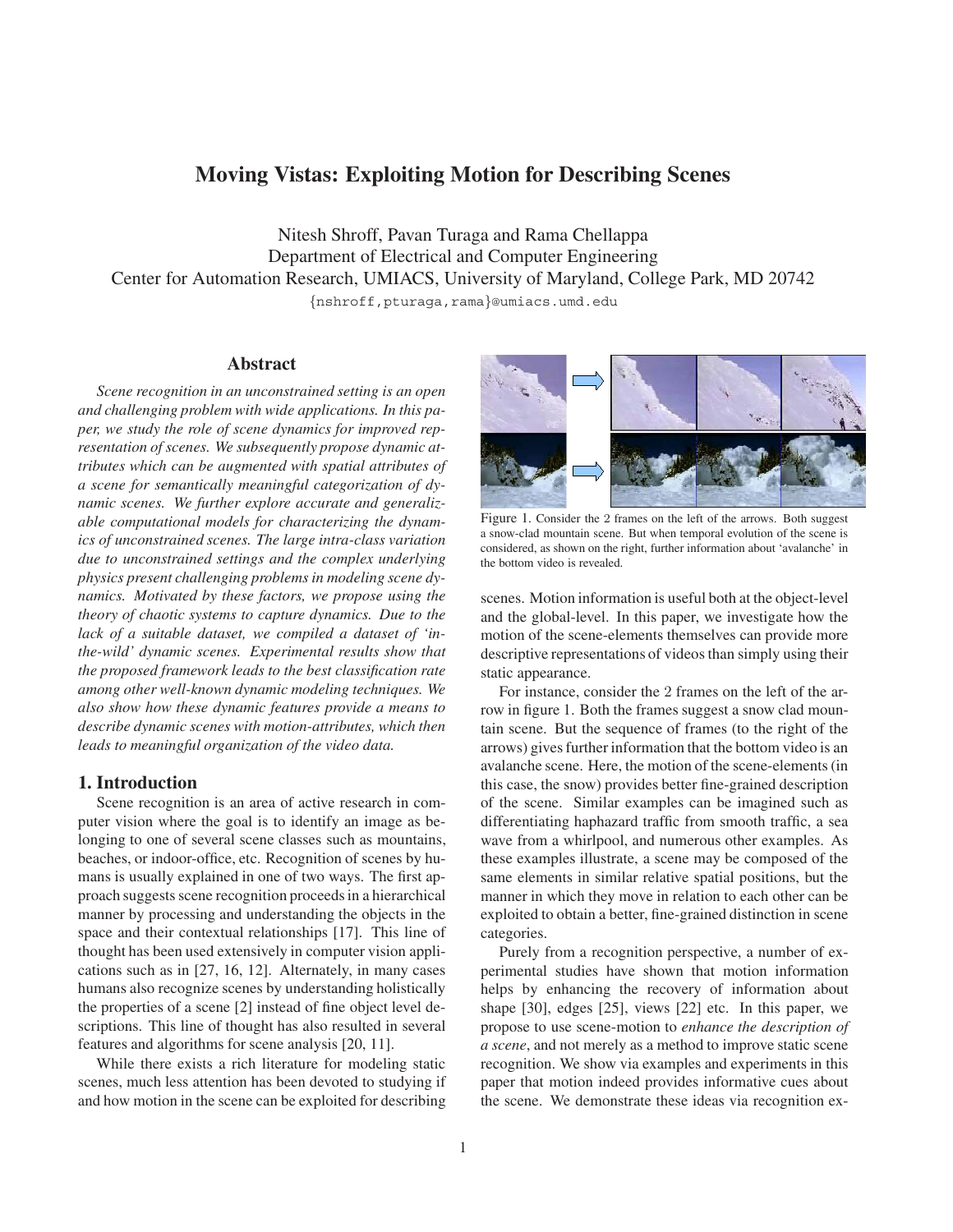periments, and labeling of videos with semantically meaningful attributes.

**Related Work** There has been significant interest in recent years to recognize scenes. Towards this direction, several approaches have emphasized utilizing the presence of objects to recognize the scene. The co-occurrence of objects and actions with scene classes [16, 18] has been utilized to recognize the scenes. In a similar approach, relationships among locations of observed objects are modeled by prior distributions [27].

A parallel theme has been to use global cues like color histogram, power spectrum, global frequency with local spatial constraints [11, 28, 31, 20]. Local features have also been used to build a global descriptor of the image [9, 15]. The key idea in using these global cues is that a holistic approach, without analysis of its constituent objects, provides effective cues about its semantic category. Oliva and Torralba further incorporated the idea of using attribute-based descriptions of scenes [20]. Recently, both local and global discriminative information was fused together [23] to recognize indoor scenes.

These approaches have focused mainly on analyzing scenes from a static image. But none of these approaches have exploited motion for analyzing these scenes. Motion information, as we discussed, provides crucial cues about the dynamics of the scenes. Several methods to model dynamics have been considered in vision literature - some well-known [6, 19], some not so well-known [21]. Here, we briefly review them.

Doretto *et al*. [6] proposed linear dynamical systems (LDS) as models for dynamic textures. The LDS model is shown to be well-suited to capture second-order stationary stochastic processes and an effective generative model. This basic LDS model and its proposed extensions [3, 33] have been used for segmentation and recognition of dynamic textures and human activity recognition [32]. However, the first-order Markov property and linearity assumption in the model make it restrictive for modeling unconstrained dynamic scenes. We will show in our experiments that this is indeed the case.

The patch based bag-of-words approach has been used to model objects [26], scenes [9, 15], and human actions [5, 19] from videos. This approach uses local patches to build global representations. Due to its local nature, it can robustly handle dynamic backgrounds and moving cameras. When applied to scenes, this formalism does not distinguish scenes that locally may look similar, but globally appear different, e.g. consider avalanche vs. iceberg collapse.

**Overview of our Approach** In this work, we focus on ways to model the dynamics of the scenes and how this information may be utilized to describe scenes better. Some challenges that make application of standard methods difficult are: a) Scenes are unconstrained and 'in-the-wild', and b) the underlying physics of motion is either too complicated or very little is understood of them. Thus, this renders many of the standard methods of dynamic modeling unsuitable for this task. Consider, for example the last row in figure 2, which shows 6 different examples of videos from the same class 'Tornado'. The large variation in the appearance including scale, view, illumination, background can be easily perceived.

Motivated by these challenges, we model dynamic scenes using a chaos-theoretic framework. Chaos theory is concerned with understanding dynamical systems whose structure is unknown. Further, in such systems small changes in initial conditions result in huge variations in the output. But, the underlying process is not entirely random – infact, there exists a deterministic component which cannot be characterized in a closed form. These properties make this framework attractive in the study of in-the-wild dynamic scenes. This framework has been applied to gait modeling by Perc [21] and human action recognition by Ali *et al.* [1]. Apart from these applications, this framework has not been adopted widely in computer vision literature. This is probably because most problems in computer vision involving motion such as structure-from-motion, human actions, dynamic textures are usually constrained in nature, for which simple models such as second-order Gauss-Markov, or a constant-velocity model suffice.

**Contributions** We study the role of dynamics of scene elements for improved representation of scenes. Then, we address the problem of finding accurate and generalizable ways for characterizing the hard-to-model dynamics of unconstrained scenes via chaotic systems. We show how these dynamic features lead to better recognition of the videos using a dataset of 'in-the-wild' dynamic scenes. Finally, we introduce dynamic attributes and show how they lead to meaningful organization of scenes.

**Outline** Section 2 discusses the role that motion information and its attributes can play in scene representation. In section 3, we propose a framework based on chaotic systems to characterize unconstrained scene dynamics. In section 4, we discuss the dynamic scene dataset and provide extensive experimental results.

# **2. Motion Attributes**

Without taking recourse to object-level descriptions, motion information of a scene can be described from a global perspective by attributes such as

**Degree of Busyness**: Dynamic scenes can be characterized by the amount of activity happening in the video. Consider scenes such as sea-waves or a traffic scene. These scenes are cluttered with a high degree of detailed motion patterns. On the other hand, scenes such as a waterfall appear largely unchanging and the motion typically occurs in a small portion of the scene.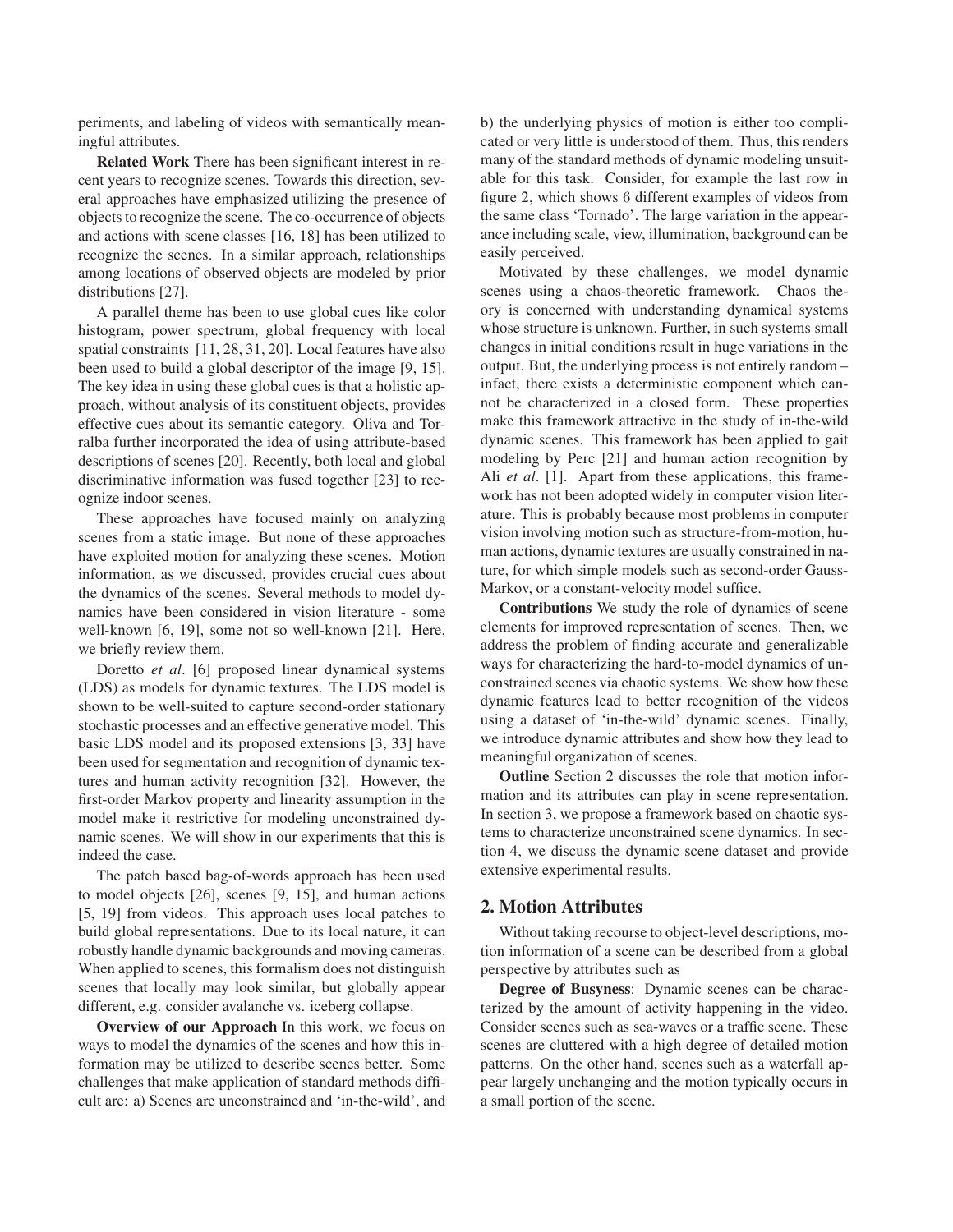**Degree of Flow Granularity**: Scenes that contain motion can also be distinguished based on the granularity of the scene's structural elements that undergo motion. Structural elements such as the falling rocks in a landslide are coarse in granularity, whereas the waves in an ocean are of a fine granularity.

**Degree of Regularity**: This attribute characterizes the quality of motion in terms of its regularity or irregularity. Even though traffic scenes may consist of the same level of busyness and granularity, chaotic traffic exhibits a high degree of irregular or random motion, whereas smooth traffic scenes exhibit a regular motion pattern.

As these examples illustrate, motion information can be exploited significantly to augment the spatial descriptions of scenes. Later in experiments, we will show how these motion-attributes can be learnt using dynamic features to provide semantically meaningful organization of videos.

#### **3. Modeling Dynamic Scenes**

Most models describing the dynamics of a system, assume that there exists an underlying mapping function f that synthesizes the next observation from the current observation, i.e.  $y(t) = f(y(t-1)) + n(t)$ . The structure of the function  $f$  encodes the dynamics of the underlying system. By making assumptions on the structure such as in the case of LDS [6], model fitting can be efficiently solved. However, in our application, the 'wild' and uncontrolled setting does not lend itself to making simplifying assumptions about the system. However, even without making any specific assumptions on the function  $f$ , using the theory of chaotic systems, it is possible to derive certain 'invariants' of f purely from the sequence of observations  $y(t)$ . We next describe the chaotic system framework that provides a solution to this problem.

#### **3.1. Chaotic Invariants**

Fundamental to chaos theory lies the fact that all variables in a deterministic dynamical system influence one another and thus are generically connected. Thus, every subsequent point of a given measurement is the result of an entangled combination of influences from all other system variables [21]. Due to space constraints, we briefly mention the steps below and refer the reader to [21, 1] for further details.

Consider a one-dimensional time series  $\{x_t\}_{t=1}^n$ . The first step is the reconstruction of attractor dynamics from the given time series. An *attractor* of a dynamical system is defined as the region of phase space that over the course of time (iterations), attract all trajectories emanating from some range of starting conditions [34]. The reconstruction is achieved by constructing the set of vectors that result from the concatenation of m time delayed version of  $x_t$ i.e., the vector  $[x_1, x_{\tau+1}, ..., x_{(m-1)\tau+1}]$ . These vectors are called the state-variables. The space of all state-variables is called the phase space. Here,  $m$  is the embedding dimension and  $\tau$  is the embedding delay.

The embedding delay  $\tau$  is calculated from the given time series using the mutual information [10]. For this, the range of the given values  $[min(x_t), max(x_t)]$  is first divided into equal bins.

$$
I(\tau) = -\sum_{s=1}^{b} \sum_{q=1}^{b} P_{s,q}(\tau) \log \frac{P_{s,q}(\tau)}{P_s(\tau)P_q(\tau)}
$$
(1)

where  $P_s$  and  $P_q$  denote the probabilities that the variable  $x_t$  assumes a value inside the  $s^{th}$  and  $q^{th}$  bin, and  $P_{s,q}$  is the joint probability that  $x_t$  is in bin s and  $x_{t+\tau}$  in bin q. Then  $\tau$  is chosen as the first local minima of  $I(\tau)$ . Subsequent to this, the optimal embedding dimension  $m$  is calculated using the false nearest neighbor algorithm [24]. This algorithm assumes that the phase space of a deterministic system folds and unfolds smoothly with no sudden irregularities appearing in its structure [21]. Given these values of  $\tau$  and  $m$  for a time series, we form the matrix with the m-dimensional points  $p(i)$  is the reconstructed phase space. <sup>th</sup> row representing *i*<sup>th</sup> phase space vector  $p(i)$ . This set of m-dimensional points  $p(i)$  is the reconstructed phase space.

$$
X = \begin{pmatrix} x_1 & x_{\tau+1} & \dots & x_{(m-1)\tau+1} \\ x_2 & x_{\tau+2} & \dots & x_{(m-1)\tau+2} \\ \vdots & \vdots & \ddots & \end{pmatrix}
$$
 (2)

This embedding into m-dimensional phase space recreates the dynamics of the system. This is then represented using the metric and dynamical *invariants* of the system – the Lyapunov exponent, correlation integrals and correlation dimension. These *invariants* of a system's attractor quantify the properties that are invariant under smooth transformations of the phase space.

The Lyapunov exponent characterizes the level of chaos in the system. It describes the dynamics of a trajectory evolution by characterizing the average rate of convergence or divergence of two neighboring trajectories in the phase space. Positive exponents mean that the trajectories are diverging and hence is a representative of the chaotic dynamics. It quantifies the sensitive dependence on initial conditions by showing the average rate at which two close points separate with time. To calculate the Lyapunov exponent, we first estimate the maximum divergence around an arbitrarily chosen reference point  $p(i)$ . We then determine all the points  $p(k)$  which are within  $\epsilon$  distance of  $p(i)$ . These neighboring points are used as the starting point of nearby trajectories. Then the average distance of all these trajectories to the reference trajectory is computed as a function of relative time  $\Delta n$ .

$$
D_i(\Delta n) = \frac{1}{r} \sum_{s=1}^r |x_{k+(m-1)\tau + \Delta n} - x_{i+(m-1)\tau + \Delta n}| \tag{3}
$$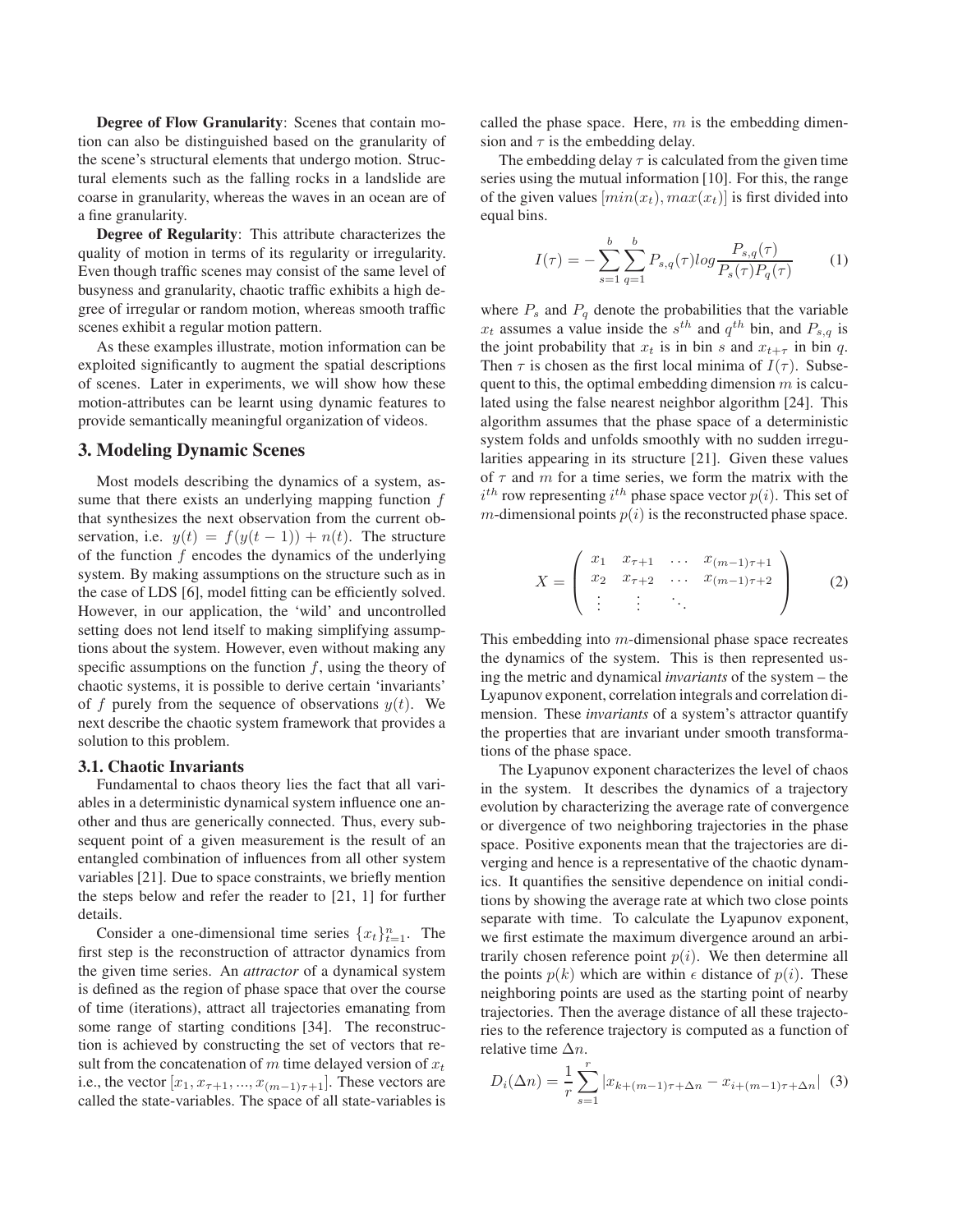

Figure 2. Dynamic Scene Dataset consisting of 13 classes with 10 videos per class. Top 2 rows show an example from 12 out of the 13 classes in the order Avalanche, Iceberg Collapse, Landslide, Volcano eruption, Chaotic traffic, Smooth traffic, Forest fire, Waterfall, Boiling water, Fountain, Waves and Whirlpool. The bottom row shows frames from 6 videos of the 13<sup>th</sup> class Tornado. Notice the large intra-class variation in the dataset. Large variations in the background, illumination, scale and view can be easily seen. Similar variations are present in each of the classes.

where s counts the number of neighboring points of  $p(i)$ . There are r such neighboring points that fulfill  $||p(i)$  $p(k)$ ||  $\lt \epsilon$ . This  $ln(D_i(\Delta n))$  is then averaged over c such arbitrarily chosen reference points.

$$
S(\Delta n) = \frac{1}{c} \sum_{i=1}^{c} \ln(D_i(\Delta n))
$$
 (4)

The maximal Lyapunov exponent is then calculated as the slope of this graph  $S(\Delta n)$  versus  $(\Delta n)$ .

Correlation integrals and correlation dimension, on the other hand, give an estimate of the system complexity. Correlation integral  $C(\epsilon)$  is a metric invariant which characterizes the density of points in the phase space. This is done by calculating the fraction of pairs of points in the reconstructed phase space that are in the  $\epsilon$  neighborhood of each other.

$$
C(\epsilon) = \frac{2}{N(N-1)} \sum_{s=1}^{N} \sum_{t=s+1}^{N} H(\epsilon - ||p(t) - p(s)||)
$$
 (5)

where  $H$  is the Heaviside function. Correlation dimension is then calculated as the slope of the regression of  $log C(\epsilon)$ versus  $log \epsilon$ . As we show in the experiments, these invariants serve as strong discriminative features. It is important to note that these descriptors of the dynamics has been extracted directly from the given time series without making specific assumptions about the system.

**Implementation Details**: In actual experiments, we first extract the 960-dimensional Gist descriptor per videoframe. Each of the dimensions in the sequence thus obtained is considered to be an individual time-series. For each of these time-series, the chaotic invariants are computed. These chaotic invariants include Lyapunov exponent, correlation dimension and correlation integral  $C(\epsilon)$  for 8 values of  $\epsilon$ . These forms a 10 dimensional vector for each time series and hence provides a 9600 dimensional vectorial representation of each video.

#### **4. Experiments**

We now demonstrate through experiments how capturing scene motion can be effectively used to improve dynamic scene recognition. We also show how videos can be labeled with motion-attributes derived from the scenedynamics. First, we briefly describe the dataset that is used.

### **4.1. Dataset**

Due to the lack of a suitable dataset, we compiled a dataset of 13 classes with 10 videos per class. Each of these videos has been downloaded from video hosting websites like 'Youtube'. As there was no control over the video capturing process, the dataset has large variations in terms of illumination, rate, view and scale. Also, there is a variation in resolution and camera dynamics. These variations along with the underlying physics of the process have ensured that the intra-class variation is very high. Various classes in this dataset are: Avalanche, Boiling Water, Chaotic Traffic, Forest Fire, Fountain, Iceberg Collapse, Landslide, Smooth Traffic, Tornado, Volcanic Eruption, Waterfall, Waves and Whirlpool. Figure 2 shows an example frame from one randomly chosen video of each class. The last row in this figure shows 6 examples from the  $13^{th}$ class 'Tornado'. Notice the large intra-class variation in the classes. This dataset can be downloaded from the project page http://www.umiacs.umd.edu/users/nshroff/DynamicScene.html

Before we proceed with the experiments, we note that pure static appearance based classification on randomly chosen frames from these videos will cause confusion between classes such as {'chaotic traffic' and 'smooth traffic'}, {'avalanche' and 'iceberg'},{'waterfall' and 'fountain'},{'landslide' and 'volcanic eruption'},{'whirlpool' and 'waves'}. Further, using only the dynamics of the scene will cause a confusion between classes like {'avalanche','landslide','volcanic eruptions'},{'tornado' and 'whirlpool'},{'boiling water' and 'forest fire'}.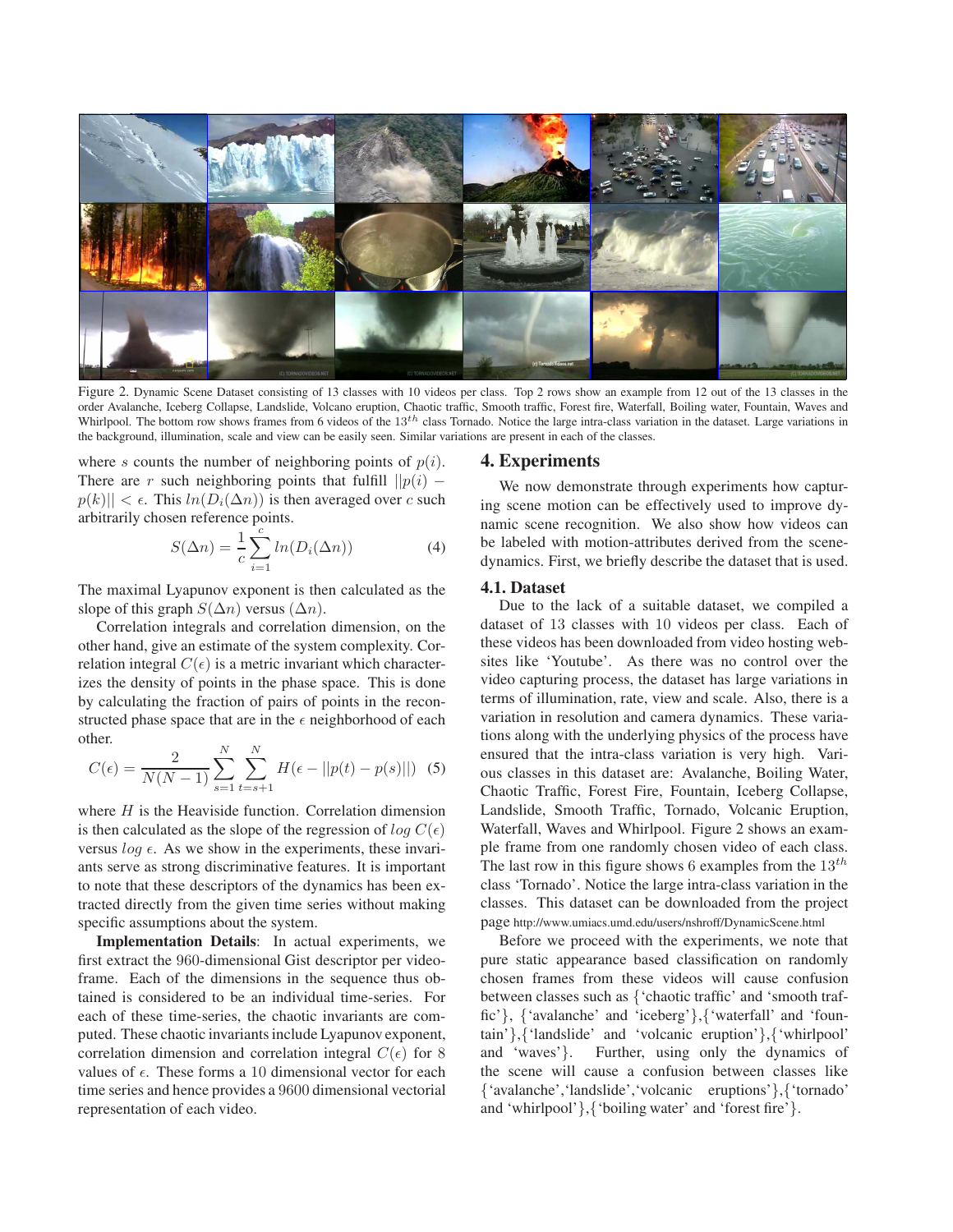

Figure 3. Confusion Tables for the three top performing algorithms. Rows represent the ground truth label and columns represent the predicted label for the given video.

#### **4.2. Recognizing Dynamic Scenes in the Wild**

In this section, we present experiments for dynamic scene recognition performed on the dataset described in section 4.1. We compare the performance of the chaos framework with the well-known methods – LDS model and a bag-of-words (BoW) model. We restrict ourselves to these methods, as they are also 'global' in nature and do not require segmentation of the scene into objects. We first compare the performance using a Nearest Neighbors (NN) classifier. This serves as a transparent method for comparing various algorithms without any impact of hidden tunable parameters such as in the case of Support Vector Machines (SVMs). Next, we show the improvement obtained by using SVMs. In the following, we describe the implementation details of the other methods against which we compare.

Linear Dynamic Systems: [6] is a parametric model for spatio-temporal data and can be represented by:

$$
x(t+1) = Ax(t) + w(t) \quad w(t) \sim N(0, R) \tag{6}
$$

$$
z(t) = Cx(t) + v(t) \ \ v(t) \sim N(0, Q) \tag{7}
$$

where  $x(t)$  is the hidden state vector,  $z(t)$  is the observation vector,  $w(t)$  and  $v(t)$  are noise components and modeled as normal with 0 mean and covariance  $R$  and  $Q$  respectively. Here,  $A$  is state-transition matrix and  $C$  is the observation matrix. Let  $[z(1), z(2), ...z(\tau)] = U\Sigma V^T$  be the singular value decomposition of the data matrix for  $\tau$  observations. Then the model parameters are calculated [6] as  $\hat{C} = U$  and  $\hat{A} = \Sigma V^T D_1 V (V^T D_2 V)^{-1} \Sigma^{-1}$ , where  $D_1 = \begin{bmatrix} 0 & 0 \\ 0 & 1 \end{bmatrix}$  and  $D_2 = \begin{bmatrix} I_{\tau-1} & 0 \\ 0 & 0 \end{bmatrix}$ . The distance metric used was based on subspace angles [4]. As a baseline, we first use the per frame intensity image as the feature vector. This gives a low performance  $-13\%$  – due to the large unconstrained photometric variations. Therefore, to better understand the performance of this model, we also use global scene features that are relatively invariant to photometric changes. In this case, we used the GIST  $[20]$ <sup>1</sup> descriptor extracted from each frame of the video as the observation vector and use it to learn the LDS model.

Bag-of-words: In this formalism, a video is represented as a vector in an N-dimensional Euclidean space by using a N-bin histogram of visual words. These words are learnt by clustering descriptors extracted around interest points  $[5]$ <sup>2</sup> from the video. These local patches are then used to build a global representation of the video. These patches were extracted for each video with the detection parameters set to  $\sigma = 2$  and  $\tau = 2.5$ . We then build our codebook by clustering these flattened cuboids of intensity values into  $N = 1000$  words. Each video was then represented using the histogram of these words normalized by the total number of words in the video. Variations in representing the cuboids using the covariance features [29] and gradients were also tried. Best results were obtained with intensitybased descriptor and have been shown in table 1.

Mean Gist: We also use the mean GIST computed from the sequence of images as a global spatial descriptor of the video. This provides a 960 dimensional representation per video. The mean GIST can be seen as a simple fusion of frame-wise static representations of the video.

Chaotic Invariants: As mentioned in section 3.1, each video was represented using a 9600 dimensional vector. This was obtained  $3$  by concatenating Lyapunov exponent, correlation dimension and correlation integral for 8 values of  $\epsilon$  for each dimension of the GIST vector. In our implementation, the values of epsilon used were: {0.085, <sup>0</sup>.05, <sup>0</sup>.03, <sup>0</sup>.025, <sup>0</sup>.01, <sup>0</sup>.008, <sup>0</sup>.007, <sup>0</sup>.005, <sup>0</sup>.003,  $0.002, 0.001$ .

Spatio-Temporal Fusion: Chaotic invariants by themselves provide only the dynamical invariants, but do not encode the spatial appearance. Hence, we fuse the global spa-

<sup>1</sup>Code available at http://people.csail.mit.edu/torralba/code/spatialenvelope/ 2Code available at http://vision.ucsd.edu/∼pdollar 3Code available at http://www.physik3.gwdg.de/tstool/HTML/index.html,

http://www.mpipks-dresden.mpg.de/∼tisean/TISEAN 2.1/docs/indexf.html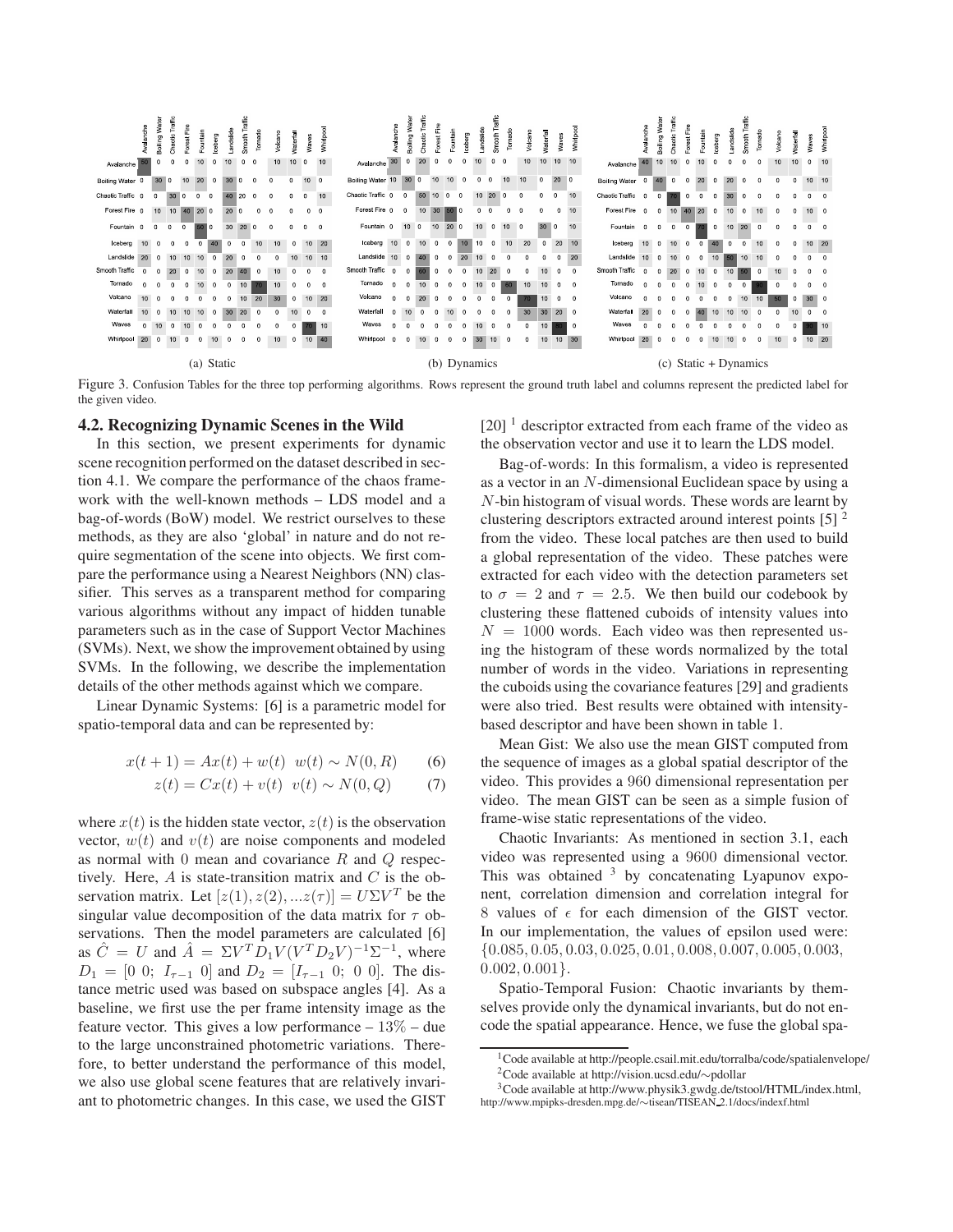tial information provided by mean GIST and the dynamic information provided by the chaotic invariants into a single feature vector. This provides a simple way for fusing the spatial and temporal cues. The distance metric then uses a weighted combination of the static and global distances.

We perform a leave-one-video-out recognition experiment to compare the performance of various algorithms discussed above and the results are shown in table 1. We can see that modeling dynamics using just the chaotic invariants leads to a reasonable performance. We obtain comparable performance using the mean GIST. However, the best performance is obtained by fusing the chaotic invariants and mean Gist. We see that LDS shows poor performance compared to chaotic invariants. This is because the latter makes no assumption about the model and just uses the observed data to obtain invariants. Further, since scenes have valuable spatial information, using just the dynamic cues would not suffice. Therefore, augmenting the static features with the dynamic features leads to significantly improved classification rates. Confusion tables for the three best performing algorithms are shown in figure 3.

| Class                   | <b>LDS</b> | Bag of   | Mean   | Dynamics | $Static +$ |
|-------------------------|------------|----------|--------|----------|------------|
|                         | (GIST)     | Words    | (GIST) | (Chaos)  | Dynamics   |
| Tornado                 | 70         | 10       | 70     | 60       | 90         |
| Waves                   | 40         | 50       | 70     | 80       | 90         |
| Chaotic Traffic         | 10         | 20       | 30     | 50       | 70         |
| Fountain                | $\Omega$   | 10       | 50     | 20       | 70         |
| <b>Iceberg Collapse</b> | 20         | 30       | 40     | 10       | 50         |
| Landslide               | 20         | 40       | 20     | 10       | 50         |
| Smooth Traffic          | 10         | $\Omega$ | 40     | 20       | 50         |
| Volcanic Eruption       | $\theta$   | 30       | 30     | 70       | 50         |
| Avalanche               | 70         | 30       | 50     | 30       | 40         |
| <b>Boiling Water</b>    | 70         | $\Omega$ | 30     | 30       | 40         |
| <b>Forest Fire</b>      | $\Omega$   | 30       | 40     | 30       | 40         |
| Whirlpool               | 20         | 30       | 40     | 30       | 40         |
| Waterfall               | $\Omega$   | 30       | 10     | 30       | 10         |
| Overall                 | 25%        | 24%      | 40%    | 36%      | 52%        |

Table 1. Comparison of classification rates of different methods using the dynamic scene dataset. The recognition accuracy is improved significantly by using the fusion of global static features (Mean GIST) and dynamic features. It is interesting to note when modeling dynamics with simplified models (LDS, Bag-of-words) the performance is worse than the static features.

**Improved Classification** In this experiment, we study the effect of better classifiers on the recognition performance of dynamic scenes. For the best performing algorithm (static  $+$  dynamics), we perform the same experiment with a linear SVM. Figure 4 shows the comparative performance of this classifier with the nearest neighbor (NN) classifier. As seen, the performance improves from overall recognition of 52% (NN) to 58% (linear SVM with  $C = 1000$ . This suggests that better classifiers can be designed to improve the performance further, but this is not the primary goal of this paper.

# **4.3. Attribute-based semantic organization**

Attribute-based descriptions have been shown to possess useful properties such as, a) describing unknown classes, b) learning models of object categories from textual descrip-



Figure 4. Performance comparison with two classifiers Nearest Neighbor(NN) and SVM. Shown here is the classification rates for each of the individual classes. Red bars (SVM) show an improved classification in most of the classes. The last column shows the overall performance which is improved from 52% (NN) to 58% (SVM). Figure best viewed in color.

tions, and c) detecting unusual attributes of known classes. This has been demonstrated for face recognition [13], object recognition [7, 14] and static-scene recognition [20]. Here, we show how the motion-attributes discussed in section 2 can be used to provide semantically meaningful organization of videos.

Each of these dynamic attributes – Busyness, Granularity, and Regularity – can be estimated from video features using regression techniques. Although any of the standard regression techniques can be used, in our experiments we use a linear regression model. Given a vector representation  $x$  of a video, the attribute value  $v$  is given by

$$
v = x^T w + n \tag{8}
$$

where  $w$  is the parameter vector. This parameter vector is then learnt by minimizing the mean squared error.

$$
\hat{w} = X^+ v \tag{9}
$$

where  $v$  is the vector of attribute values for the training videos.  $X$  is the matrix with its rows as the feature vectors of the training videos and  $X^+$  is its pseudo-inverse. Training videos are given attribute labels from −1 (lowest) to 1 (highest). The vector  $v$  thus obtained is then used to learn the parameter vector  $\hat{w}$ . This is then used for predicting the attribute value  $\hat{v}$  of a new video. The predicted values were then divided into  $5$  equal bins. In figure  $5(a)$ , randomly chosen videos from each of the bins are shown. The attribute value  $v$  increases as we go down the axis. First row is a video of 'waterfall' which has only a small portion of the image in motion while the bottom row ('waves') which has large motion almost all over the image is the most busy.

A similar procedure is used for granularity and regularity attribute. Figure 5(b) shows similar organization over the granularity axis. The top row 'chaotic traffic' has moving structural elements that are very coarse (vehicles) whereas the bottom row 'forest fire' has very fine moving structural elements (fire). Similarly, figure 6 shows the organization on the regularity axis. The top row shows an 'iceberg collapse' which has a very regular gravity-driven motion in the vertical direction while the video in the bottom row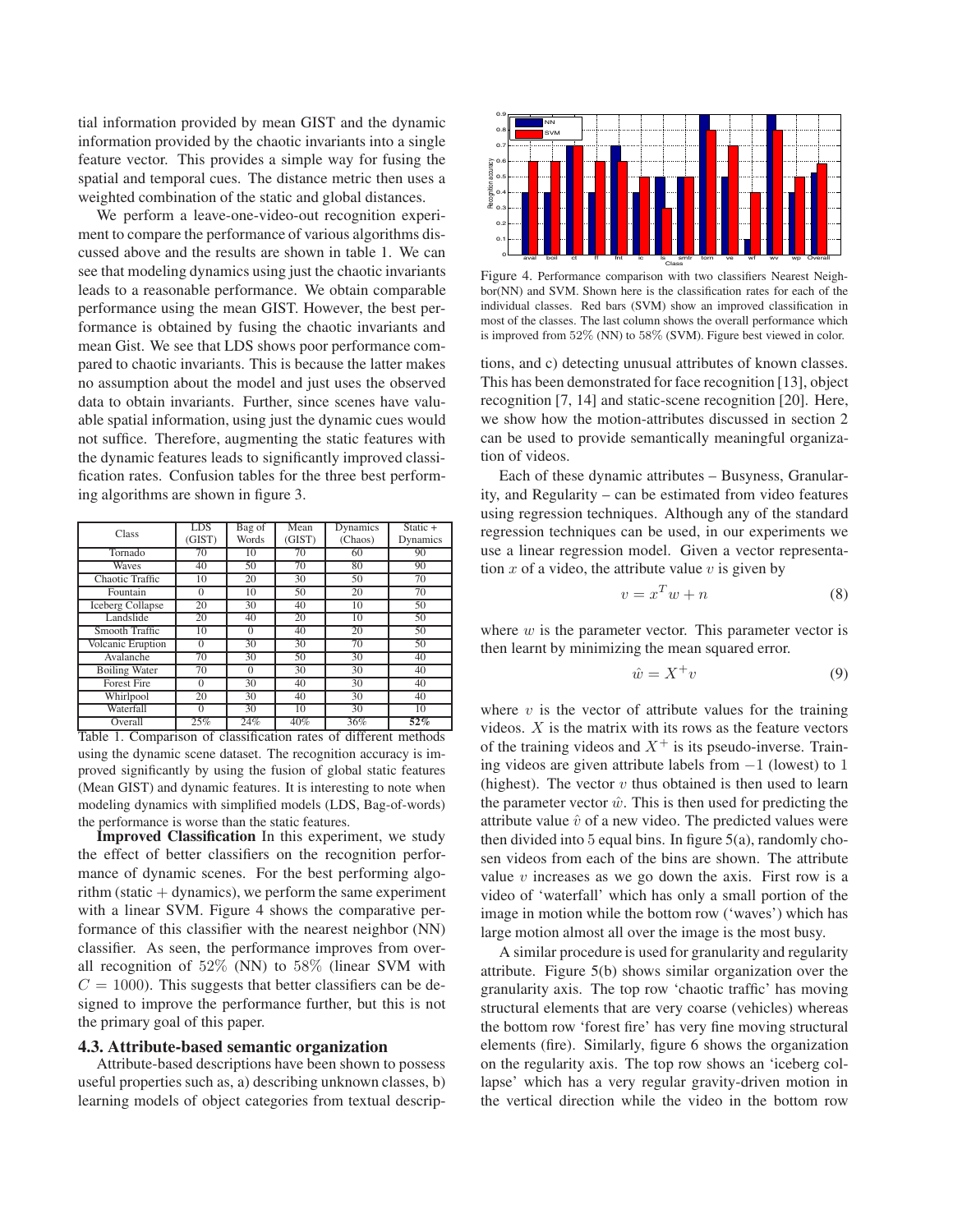

Figure 5. Organization of dynamic scenes by the degree of (a) busyness (left) and (b) granularity (right). Videos were divided into 5 equal bins and a randomly chosen video from each bin has been shown. *x*-axis shows the evolution over time. (Left) Top row is a 'waterfall' video where the motion is not-so-busy and is confined spatially to a small part of the video. Highly busy bottom row is a 'waves' video where the motion is present over almost all of the frame. (Right) Top row with coarse granularity video corresponds to the 'chaotic traffic' class whose moving elements are coarse (vehicles). While the bottom row is a video from 'forest fire' which has a very fine granularity (fire).

'tornado' exhibits motion that appears highly random, thus scores low on the 'regularity' axis.

We now present experiments that illustrate how scenes that share similar spatial attributes can be distinguished based on their dynamic attributes. We show that spatial attributes augmented with the dynamic attributes lead to a much better separation of scenes. Consider the 2 classes 'waves' and 'whirlpool', which share very similar spatial attributes like 'naturalness','roughness' [20] etc. But when the dynamic attributes 'regularity' and 'busyness' are considered, a clear separation can be seen in figure 7(a). Simple linear and quadratic classifiers easily separates the 2 classes. Similar separation can be seen for the case of 'chaotic traffic' and 'smooth traffic' in figure 7(b) and for 'avalanche' and 'iceberg' in figure 8.



Figure 6. Organization of dynamic scenes according to the degree of regularity. Top row with very irregular and random motion is a video from the 'tornado' class. The bottom row corresponds to a video of 'iceberg' class with regular and constrained motion of an iceberg collapsing in the vertical direction under the effect of gravity.



Figure 8. Separation of the classes 'avalanche' and 'iceberg'. These 2 categories have very similar spatial attributes and are difficult to separate using them. But a clear separation (red line) can be seen between the 2 classes on the 2 temporal attributes 'granularity' and 'busyness'. It should be noted that the red line has been drawn for the sake of visual illustration. A simple quadratic classifier easily separates the 2 classes. Note that 3 videos from 'iceberg' class, although with low granularity, end up falling in the wrong side because of being highly busy.

# **5. Conclusion and Discussion**

In this paper, we studied the problem of categorizing 'in-the-wild' dynamic scenes. We showed that capturing dynamics within scenes leads to better representation of scenes. Further, we showed that using motion attributes leads to a meaningful organization of the videos. Stateof-the-art algorithms to capture dynamics seem to perform poorly. We propose a method based on chaotic systems that outperforms other standard techniques, but overall performance is reminiscent of the early attempts at unconstrained object recognition [8]. Results show significant improvement by fusing static and dynamic features. Experimental results are promising. But, the categorization of dynamic scenes in the unconstrained setting poses a very challenging task due to its large intra-class variations and hence requires